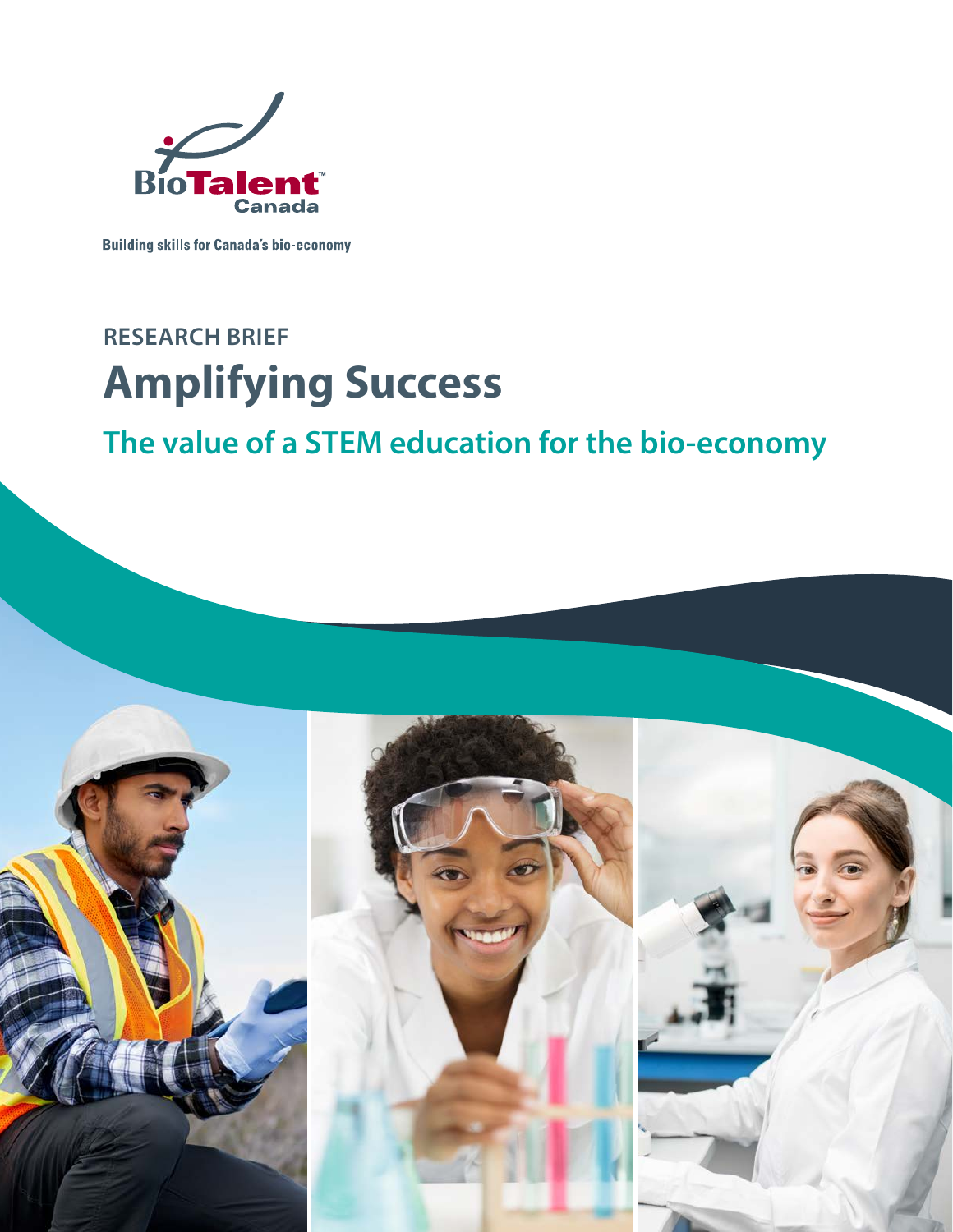**Canada's bio-economy is faced with labour supply issues that need to be addressed if the industry expects to maintain—and gain momentum. This challenge and the current state of degree program enrolment are the key topics in this research brief. All the data comes from an extensive labour market information (LMI) study for Canada's bio-economy.** 

**This study will help close the skills and knowledge gap in the bio-economy and provide stakeholders with a clear picture of trends shaping the biotechnology industry. Employers will gain a strategic advantage to compete nationally and globally for job-ready talent and have the ability to go to market faster.**

**Complete, detailed study results are expected to be available in 2021. (***note: this date is fluid)*

**BioTalent Canada will release research briefs in the interim to update stakeholders and partners on preliminary findings. Visit [biotalent.ca/LMIStudy](http://biotalent.ca/LMIStudy) for additional details.** 

## **Who is training for Canada's bio-economy?**

The Canadian bio-economy is complex and multidimensional. However, BioTalent Canada's stakeholder roundtables, held in 2019, revealed a consensus: there is a labour supply issue that needs to be addressed as a top priority. The main source of labour supply for the bio-economy is recent graduates with a degree<sup>1</sup> from Canadian post-secondary education (PSE) institutions.

This brief outlines preliminary findings from BioTalent Canada's LMI study. Early results show:

- enrolment trends in bio-economy post-secondary education (PSE) degree programs in Canada, and
- insights on how to increase the pipeline of workers with the right skills and knowledge.

## **STEM enrolment on the rise**

Enrolment in Science, Technology, Engineering, and Mathematics (STEM) programs at Canadian postsecondary institutions grew significantly over the ten-year period between 2007/08 and 2016/17. (*see Fig 1*) Enrolment in:

- STEM-related programs increased by 42%.
- all other degree programs increased by 23%.
- STEM-related programs accounted for 40% of all enrolment in 2016/17.



## **STEM and bio-economy-related degree programs**

A significant percentage of bio-economy-related degree programs fall within the definition of STEM programs. (*see Fig 2*). Some examples include: biomedical engineering, biology, chemical engineering, geological and earth sciences, and public health.



**Enrolments in Canadian STEM degree programs (2016/2017)**



BioTalent Canada used data from Census 2016 to better understand the educational makeup of the bioeconomy workforce. The workforce was defined by identifying industry-relevant occupations<sup>2</sup> and sectors<sup>3</sup>. The educational<sup>4</sup> background of the individuals working within these occupations and sectors were examined.

The post-secondary programs that were represented in high concentrations are considered to be "closely related" to the bio-economy. Programs with a lower concentration of graduates were found to be "somewhat related." BioTalent Canada discovered that in 2016/17, 38% of overall enrolments in STEM programs fell somewhere on the bio-economy spectrum. It was also determined that **some health-related programs** are bio-economy-related.

- 2 Occupations are identified using the National Occupational Classification (NOC) Canada 2016 <https://www.statcan.gc.ca/eng/subjects/standard/noc/2016/indexV1.3>
- 3 Industries are identified using the North American Industry Classification System (NAICS) Canada 2017 Version 3.0<https://www23.statcan.gc.ca/imdb/p3VD.pl?Function=getVD&TVD=1181553> 4 Programs of study are identified using the Classification of Instructional Programs (CIP) Canada 2016<https://www150.statcan.gc.ca/n1/en/catalogue/12-590-X>

<sup>1</sup> This analysis focused on degree programs which include all universities and some colleges.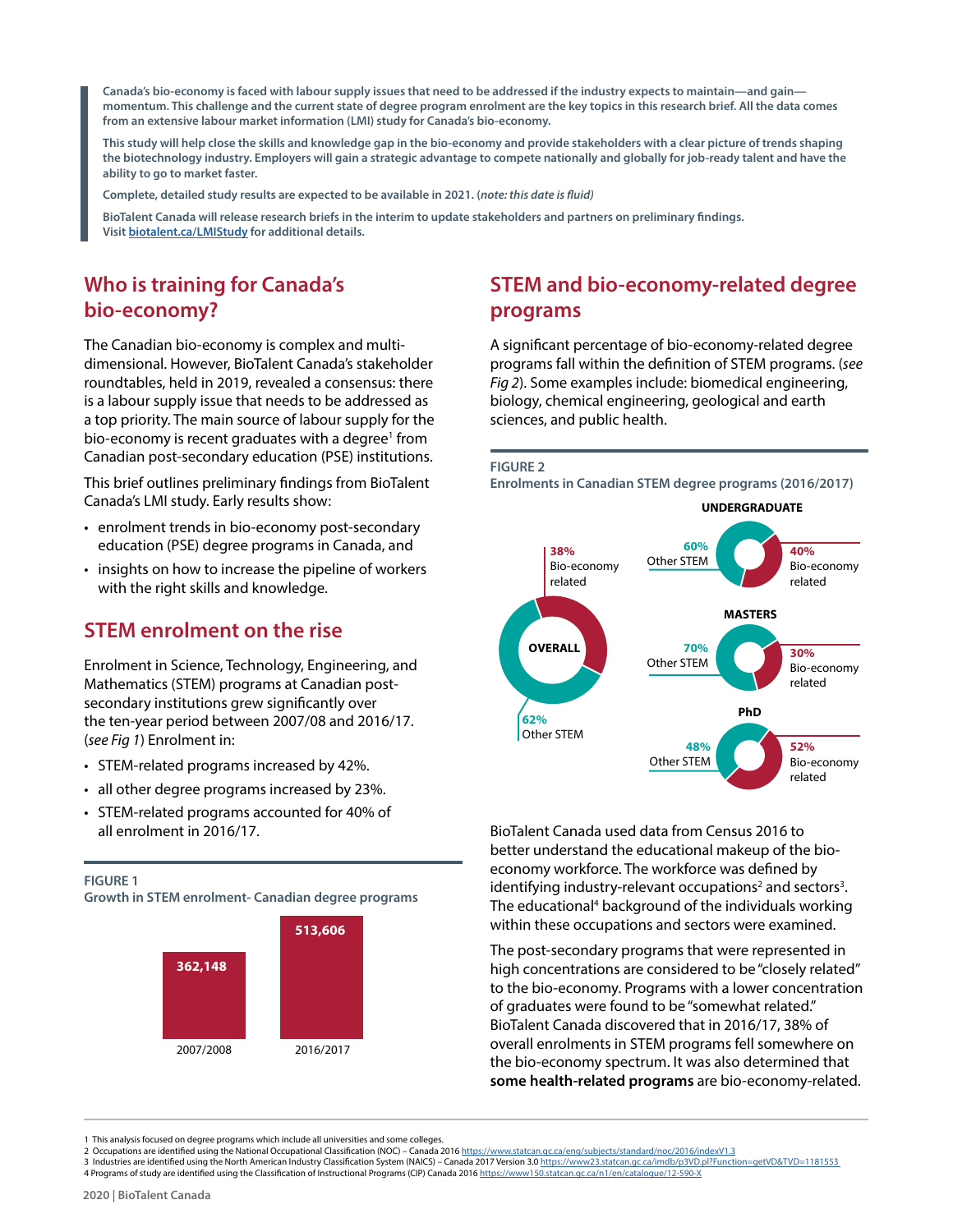## **Masters programs lead the way in Canadian bio-economy enrolment growth**

Enrolment in bio-economy-related degree programs experienced a steady 9% growth between 2012/13 and 2016/17. The greatest growth over that five-year span was in Masters programs, which saw a 34% boost in enrolment. (*see Fig 3*)

#### **FIGURE 3**

**Enrolments in bio-economy related Canadian degree programs (2012/2013 and 2016/2017)**



## **International students and their role in Canadian bio-economy supply**

A key finding from stakeholder roundtables was that international students enrolled in bio-economy-related programs at Canadian universities are an essential source of talent for entry-level positions with bio-economy employers. The numbers back this up. (*see Fig 4*).

- Over the past five years, international student representation in undergraduate programs grew from 7% to 11%.
- International students accounted for 39% of PhD student enrolment and 17% of Masters students in 2016/17.

These numbers are a result of Canada's demographics and; therefore, its inability to produce enough high school graduates to grow university enrolments. Over this period of time, there was a 1% growth among domestic students compared to a 73% growth among international students in bio-economy related programs.

#### **FIGURE 4**

**Enrolments in Canadian bio-economy related degree programs (2016/2017)**



## **What does all this data mean?**

Today, more students graduate from Canadian postsecondary institutions with bio-economy-related degrees than ever. These graduates are in high demand within the various bio-economy sub-sectors and from other industries. Unemployment rates in 2019<sup>5</sup> among people with STEMrelated post-secondary education were at an historic low.

Roundtable discussions made three determinations:

- **1. Flexible initiatives are needed to help facilitate connections between graduates and industry.** It's not sustainable to lose job-ready talent to other industries. Work integrated learning (WIL) programs like BioTalent **[Canada's Student Work Placement Program](http://Canada’s Student Work Placement Program)** provide biotech employers with a way to tie students to the industry prior to graduation that offsets some of the costs and mitigates the financial risks.
- **2. Greater emphasis must be placed on transitioning international students to permanent residents.** Canadian bio-economy employers rely on the pipeline of these students. Today, two-thirds of international students intend to remain in Canada when they first enrol; however, less than 30%<sup>6</sup> become permanent residents within ten years.
- **3. Increased resources are required to assist employers navigate immigration issues for recruitment of new talent.**

The dependence on international students, and internationally-educated professionals, will increase as Canada experiences continued decline in the proportion of post-secondary aged domestic youth.

<sup>5</sup> <https://www150.statcan.gc.ca/n1/daily-quotidien/200110/dq200110a-eng.htm>

<sup>6</sup> Lu, Y., & Hou, F. (2015). International students who become permanent residents in Canada. Statistics Canada, Ottawa, Ontario.